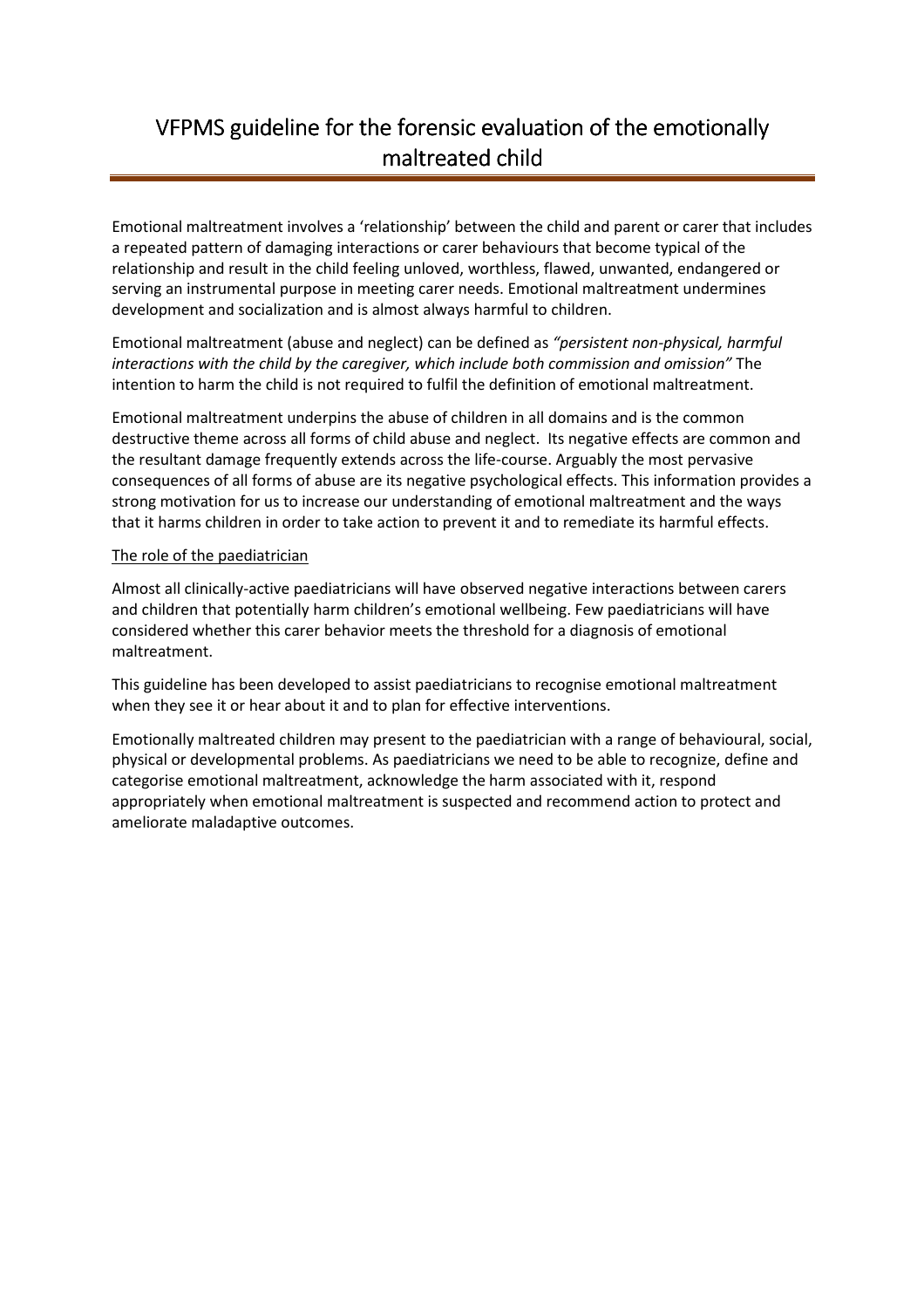#### Fig 1 The paediatricians' role when emotional maltreatment is suspected



#### How does a paediatrician assess emotional maltreatment?

Assessing the child and family in whom emotional maltreatment is suspected involves a process of observation (development, behaviour, carer-child interactions) and information gathering (asking questions of the child, carer and others directly involved in the child's life). Information gathered should include social and environmental risk factors, carer risk factors, harmful carer-child interactions and information about the child's functioning ("tiers of concern"). For a child's functional difficulties to be attributed to emotional maltreatment, harmful carer-child interactions must be identified.

#### Fig 2 Tiers of concern

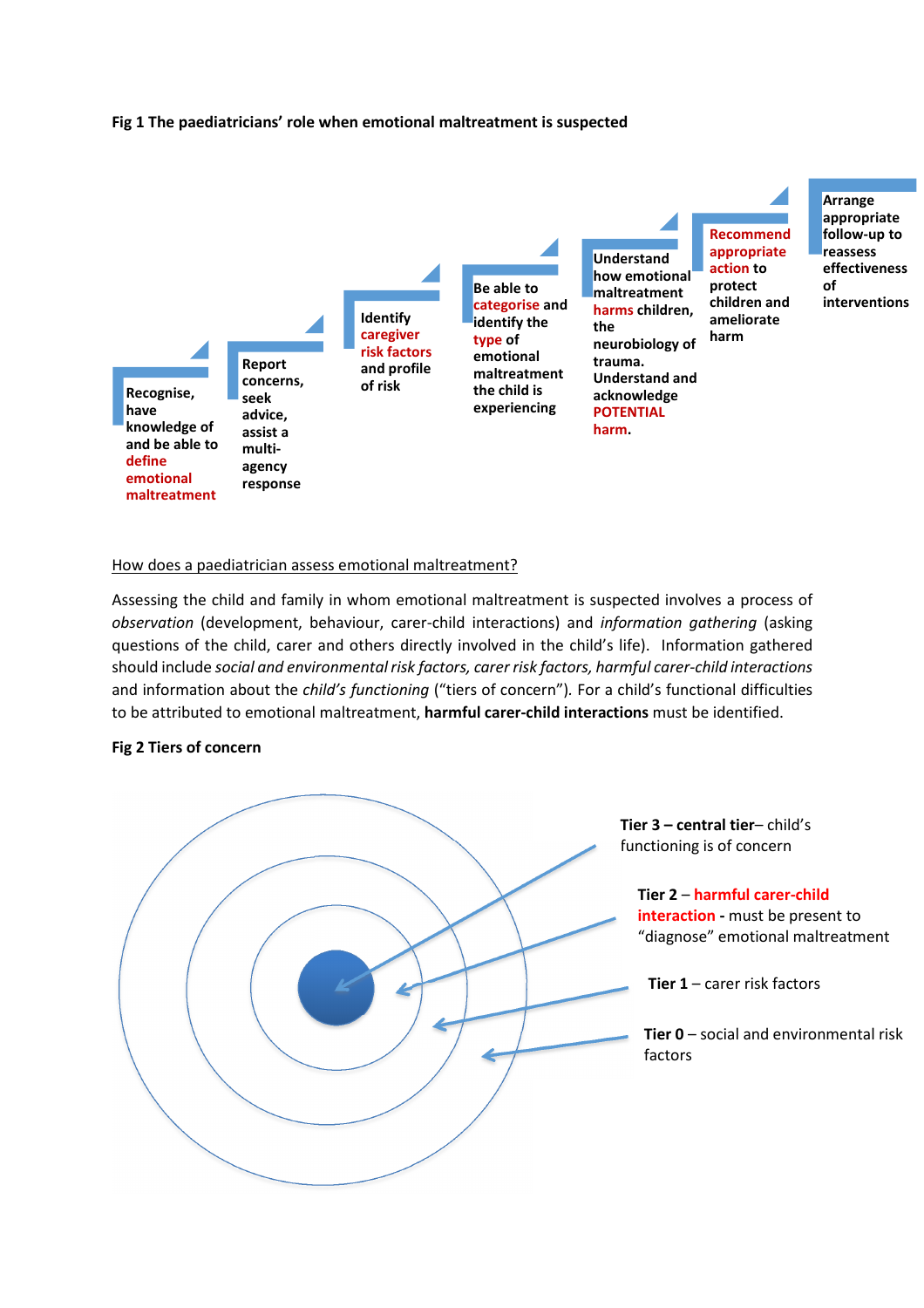Once this process is complete, the range of carer behaviours, omissions or failures that may constitute emotional maltreatment (tier 2) can be categorised (see Table 1).

| <b>Emotionally abusive</b>                                                                                                      | Examples of this type of emotional                                                                                                                                                                                                                         | Assessment - information                                                                                                                                                              |
|---------------------------------------------------------------------------------------------------------------------------------|------------------------------------------------------------------------------------------------------------------------------------------------------------------------------------------------------------------------------------------------------------|---------------------------------------------------------------------------------------------------------------------------------------------------------------------------------------|
| behaviour type                                                                                                                  | maltreatment                                                                                                                                                                                                                                               | gathering (child, carer, others)                                                                                                                                                      |
| Spurning, rejecting,<br>isolating, humiliating,<br>blaming                                                                      | Critical, harsh or negative comments,<br>scapegoating, preventing normal social<br>contact                                                                                                                                                                 | Ask child about feelings of worth, safety,<br>being loved, feeling happy, opportunities<br>for socialisation.                                                                         |
| <b>Terrorising</b>                                                                                                              | Perpetrating or threatening violence<br>against a loved one (exposure to intimate<br>partner violence), fear of physical or sexual<br>abuse.                                                                                                               | Ask about family violence, discipline in the<br>family, who gets angry and why, what<br>happens when carers get angry, feelings of<br>fear.                                           |
| <b>Corrupting or exploiting</b>                                                                                                 | Modelling or encouraging socially<br>unacceptable behaviours such as substance<br>abuse, criminality or inappropriate sexual<br>exposure/behaviours. Missocializing the<br>child into self-destructive and antisocial<br>patterns of behaviour             | Child victims of sexual exploitation, ask<br>about drug use at home, inappropriate<br>knowledge of drugs of abuse and effects of<br>alcohol intoxication                              |
| Unreliable or inconsistent<br>parenting                                                                                         | Inability to prioritise child's needs and<br>provide consistent physical or emotional<br>care, for example as a result of drug or<br>alcohol abuse or mental illness, harsh or<br>punitive parenting.                                                      | Ask child where they feel safe, who makes<br>them feel safe, where they like to be, who<br>cares for them, is child's wellbeing a<br>priority?                                        |
| <b>Parentification or</b><br>overprotection,<br>unrealistic developmental<br>expectations (too high or<br>too low)              | Using the child to undertake a parents'<br>role, not allowing/encouraging normal<br>social development, expectations that the<br>child perform roles that he/she is not<br>developmentally capable of, relying on<br>child for emotional or physical needs | Ask child about daily tasks, who performs<br>them, how they are done, who prepares<br>food, who cares for younger children, role<br>at home.                                          |
| <b>Denying of emotional</b><br>responsiveness -<br>emotional neglect (also<br>one of the categories of<br><b>Child Neglect)</b> | Being emotionally unavailable as a result of<br>drug or alcohol intoxication or mental<br>illness, lack of nurturing and responsive<br>parenting                                                                                                           | Security of attachment (warmth and love)<br>Relationship with carers<br>(reliably responsive)<br>Is child left alone/abandoned?<br>Changes of primary caregiver? Stable<br>placement? |
| <b>Failure to recognise</b><br>boundaries                                                                                       | Fabricated illness, involving the child in<br>parental conflict                                                                                                                                                                                            |                                                                                                                                                                                       |

|  |  | <b>Table 1 Categories of Emotional Maltreatment</b> |
|--|--|-----------------------------------------------------|
|  |  |                                                     |

## How does emotional maltreatment harm children?

Emotional maltreatment can be associated with a range of maladaptive behaviours and adverse sociodevelopmental outcomes. The relationship between child maltreatment and harmful outcomes is not linear and involves a complex interplay of biopsychosocial factors including genetic makeup, family dynamics and brain development processes.

Not all adverse outcomes are the result of maltreatment and significant individual variation exists in the development of resilience to adverse outcomes. However, even resilient maltreated children may feel great sadness and experience self-imposed barriers to a positive life.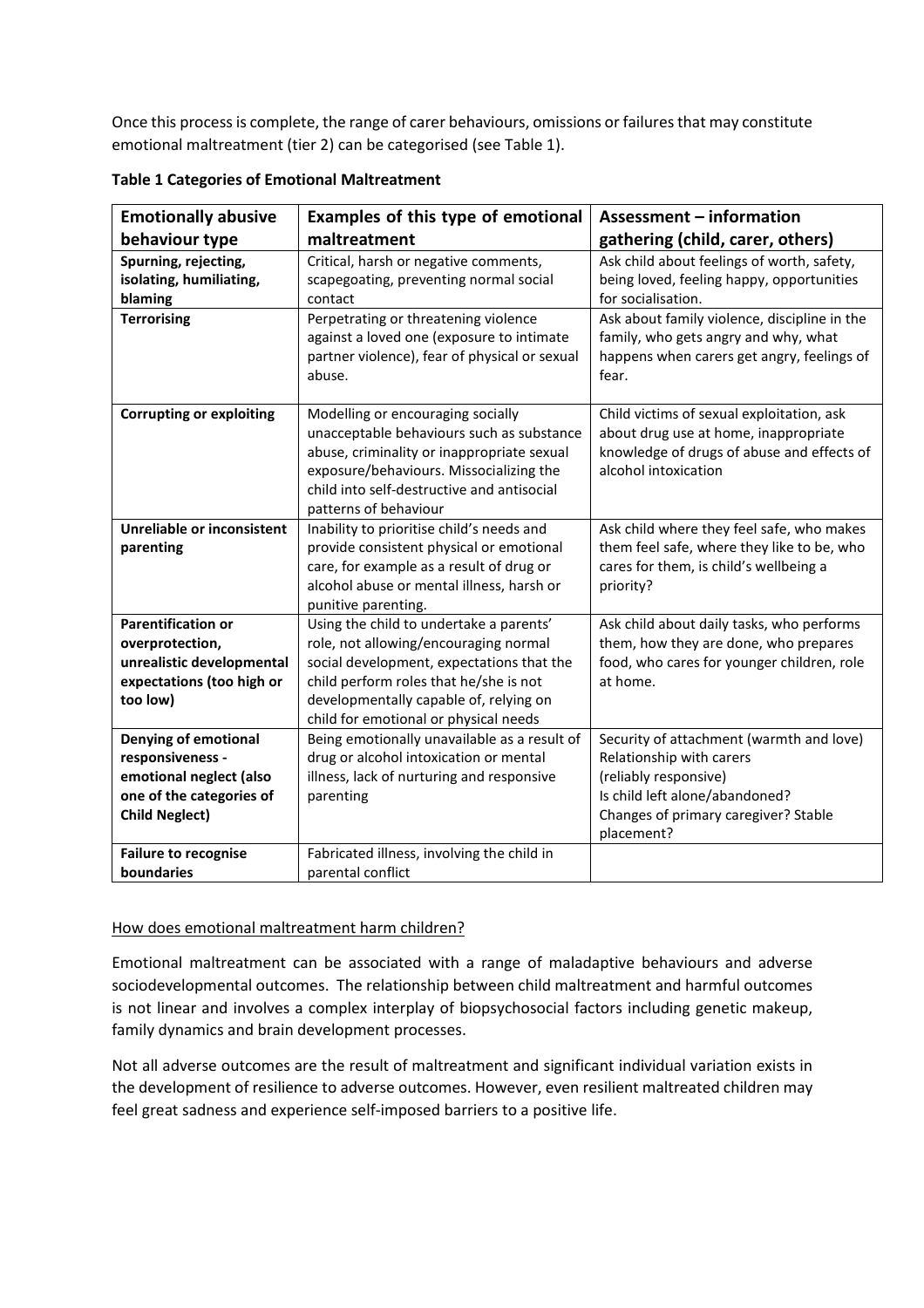Table 2 depicts the outcomes for the child that may be associated with emotional maltreatment.

| <b>Domain</b>                      | <b>Observations</b>                                                                                                                                                                                                                                                                                                                                                                                                                                               |
|------------------------------------|-------------------------------------------------------------------------------------------------------------------------------------------------------------------------------------------------------------------------------------------------------------------------------------------------------------------------------------------------------------------------------------------------------------------------------------------------------------------|
| <b>Behaviour</b>                   | Oppositional, defiant, hypervigilant, angry, antisocial, sexualised,<br>conduct disorder/antisocial personality disorder, difficulties with<br>affect regulation. May respond universally with aggression - "if<br>the only tool you have is a hammer, you will define every<br>problem as a nail"<br>Often diagnosed early in childhood with ADHD, ODD, ASD<br>Increased drug misuse, eating disorders, juvenile delinquency,<br>criminality, poor mental health |
| <b>Emotional state</b>             | Low self-esteem, fear, subjective feelings of unhappiness,<br>withdrawal, anxiety, depression, major mental illness                                                                                                                                                                                                                                                                                                                                               |
| Development/educational attainment | attachment disorders<br>Low IQ, developmental delay, educational underachievement,<br>poor problem-solving skills and poor self-regulation                                                                                                                                                                                                                                                                                                                        |
| <b>Peer relationships</b>          | Insecure or disorganised attachment, low empathy, social<br>isolation, often disliked, bullying behaviours, "prickly<br>personality",                                                                                                                                                                                                                                                                                                                             |
| <b>Physical state</b>              | Poor growth, non-organic pain, toileting problems, sleep<br>disturbance                                                                                                                                                                                                                                                                                                                                                                                           |

| Table 2 Outcomes associated with emotional maltreatment |  |  |  |  |  |  |
|---------------------------------------------------------|--|--|--|--|--|--|
|---------------------------------------------------------|--|--|--|--|--|--|

The likelihood of future harm is also important to acknowledge. Functionally resilient children experiencing emotionally-abusive carer behaviour may exhibit adverse outcomes in the future. It is therefore important to recognise and respond to emotional maltreatment even when children are not currently displaying maladaptive behaviour or signs of emotional distress.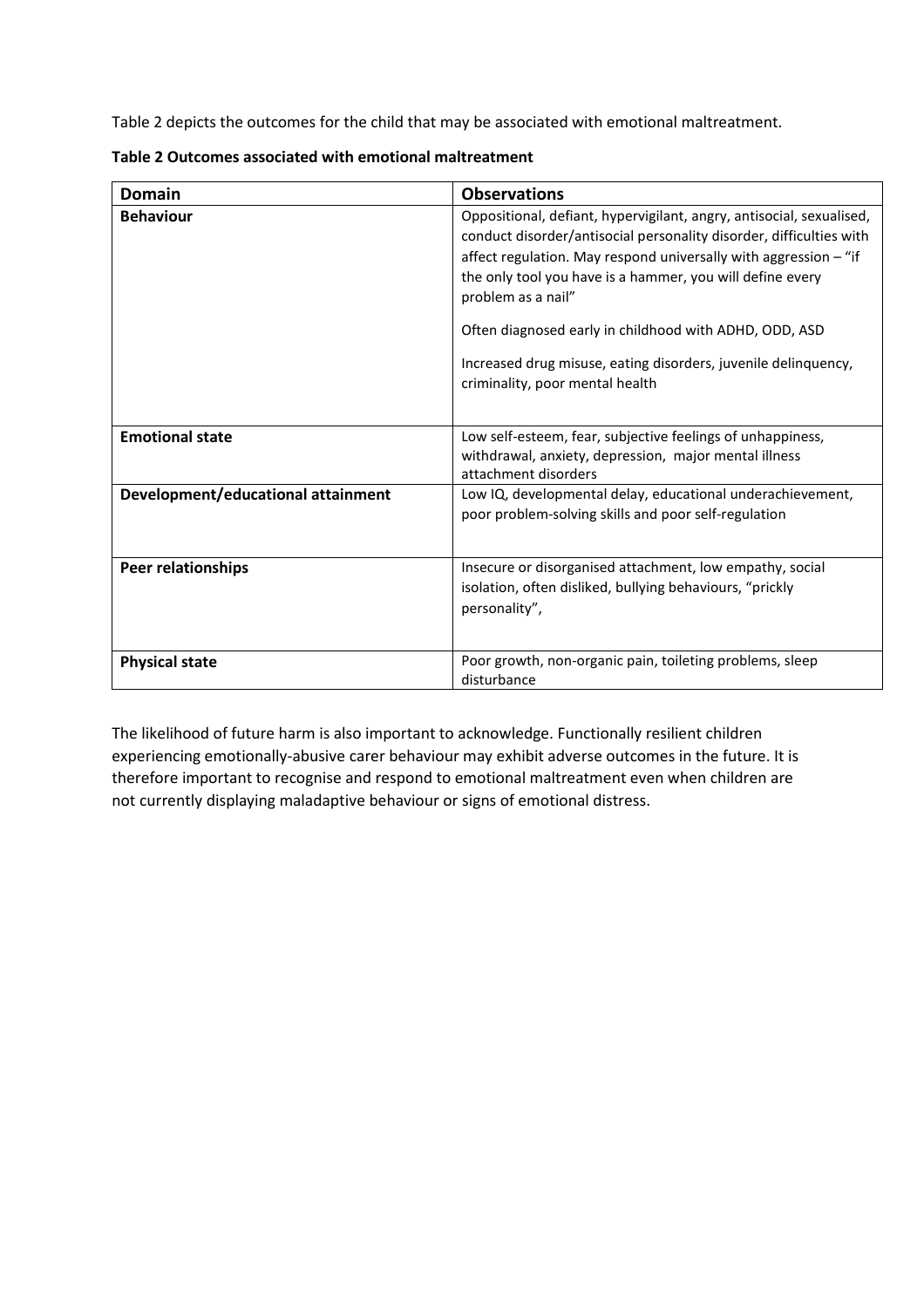

## Fig 3 The forensic assessment of Emotional Maltreatment – the pathway